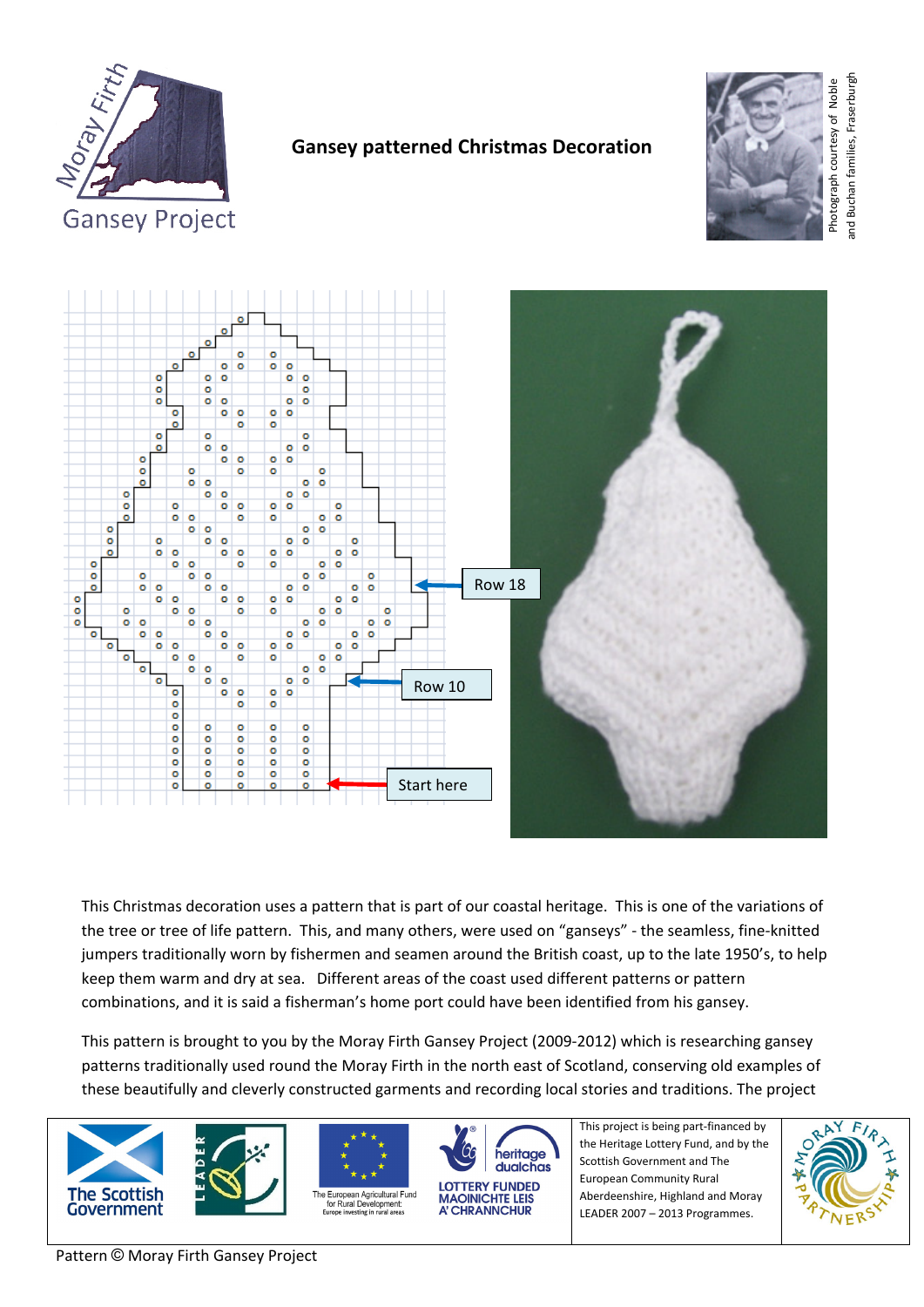will also make the patterns and knitting skills available to a new generation to use and enjoy through developing school and community knitting groups, and in a booklet and online pattern library. For more information, see our website [www.gansey](http://www.gansey-mf.co.uk/)-MF.co.uk.

#### **Instructions**

**The chart** shows one side of the decoration. It can be knitted in the round, or as two flat pieces and sewn together. The black line shows the main outline of the shape. The line of purl stitches outside the line on the left will appear as a false seam on each side when the decoration is knitted in the round; if you are knitting it as two flat pieces you should add an extra stitch on the right hand side as well to make it easier to sew up.

**Measurement:** approx 11 cm / 4.25 inches

Needles: 2.75 cm

Yarn – any smooth crisp yarn (that in the example has a bit of sparkle); about 4ply / 20 wraps per inch

## **Symbols:**

Blank boxes are stitches which appear as knit stitches on the right side of the work – K in instructions O = stitches which appear as purl stitches on the right side of the work ‐ P in instructions

## **To knit the decoration in the round on 4 double pointed needles:**

Cast on 20 stitches, leaving a tail for sewing up the bottom of the tree

Distribute the stitches so that there are 6 on the first needle, 7 on the second and 7 on the third. Make sure the cast on row has not become twisted, before starting to work in the round. (Note: form the three needles into a triangle so that the last stitch on the third needle is next to the first stitch on the first needle.) Start your first round by knitting into the first stitch you cast on, with the  $4<sup>th</sup>$  needle. Pull the yarn up fairly tightly on the first stitch to ensure there is not a large gap between the needles.

Starting at the red arrow, follow each row of the chart from right to left, repeating the pattern once each time, so that both sides are the same.

Where the black line steps outward you need to **increase** a stitch – you will add 4 stitches each increase round e.g:

**Row 10:** Increase 1 (knit into the front and back of the same stitch), P2, K3, P2, Increase 1, P1, Increase 1, P2, K3, P2, Increase 1, P1. Work the other increase rows in a similar way, continuing to follow the pattern chart.

Where the black line steps inward you need to **decrease** a stitch – again 4 per round e.g.:

**Row 18:** Decrease 1 (knit two together), K1, P2, K2, P2, K3, P2, K2, P2, K1, Decrease 1, P1, Decrease 1, K1, P2, K2, P2, K3, P2, K2, P2, K1, Decrease 1, P1. Work the other decrease rows in a similar way, continuing to follow the pattern chart

#### **Finishing off**

When you have only 4 stitches left put them onto two needles and knit 2 together twice, put the remaining stitches on one needle and knit them together. To make the loop at the top you can use a crochet hook or your fingers to make a chain, starting with the stitch you have left on your needle (see the third picture in the sequence below\*). When the chain is as long as you want it cut off your yarn, thread the end through the last stitch to secure it, and stitch or tie it to the base of the chain make a loop. Stuff the tree lightly, and sew up the bottom.